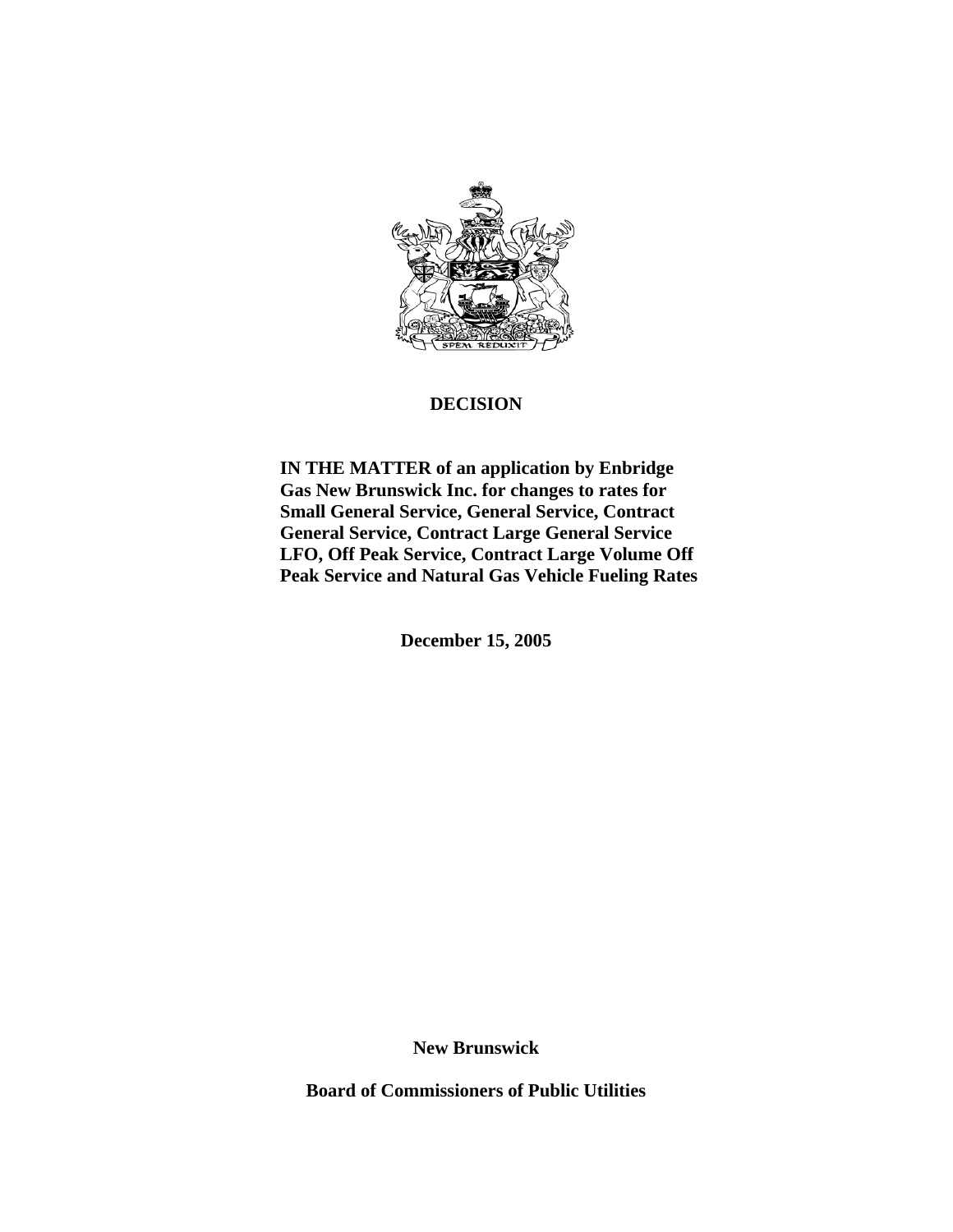### THE NEW BRUNSWICK

### BOARD OF COMMISSIONERS OF PUBLIC UTILITIES

IN THE MATTER of an application by Enbridge Gas New Brunswick Inc. to change its Small General Service, General Service, Contract General Service, Contract Large General Service LFO, Off Peak Service, Contract Large Volume Off Peak Service and Natural Gas Fueling Rates.

**Board:** David C. Nicholson – Chairman Jacques Dumont – Commissioner Diana Ferguson-Sonier – Commissioner Brian Tingley – Commissioner

> Lorraine Legere – Secretary to the Board M. Douglas Goss – Senior Advisor John Lawton – Advisor

John Butler – Consultant

Ellen Desmond – Counsel

Applicant: Andrew Harrington – General Manager

Shelley Black – Manager, Regulatory Affairs & Upstream

Len Hoyt – Counsel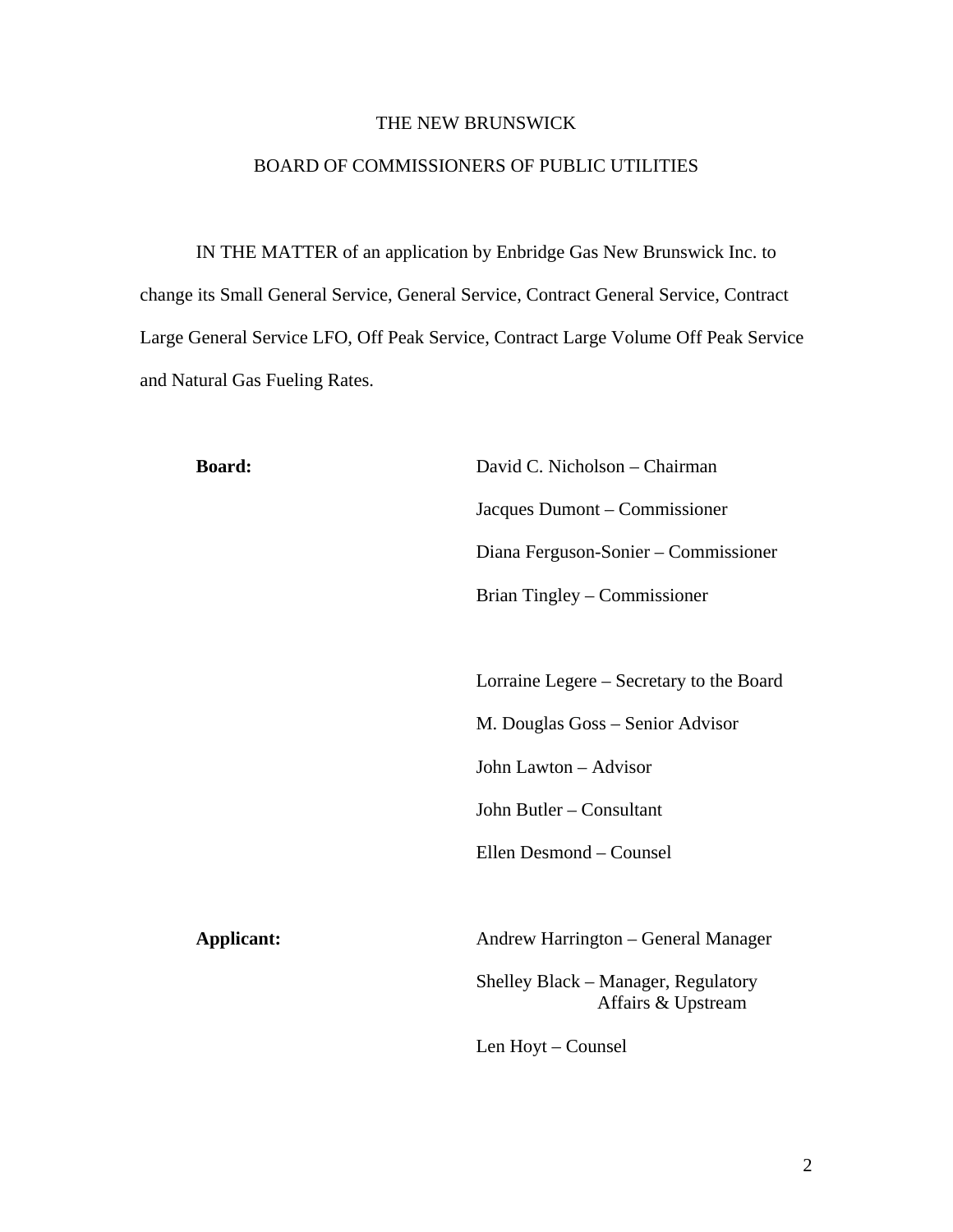# **Formal Intervenors:**

| <b>Competitive Energy Services</b>          | Jon F. Sorenson – Partner                            |
|---------------------------------------------|------------------------------------------------------|
| <b>Flakeboard Company Limited</b>           | Barry Gallant – Manager of Finance and<br>Purchasing |
|                                             | Gerald M. Lawson – Counsel                           |
| <b>Atlantic Health Sciences Corporation</b> | Kenneth Baird – Vice President                       |

Christopher J. Stewart – Counsel

**Informal Intervenor:** 

Department of Energy Calvin Duncan – Senior Policy Advisor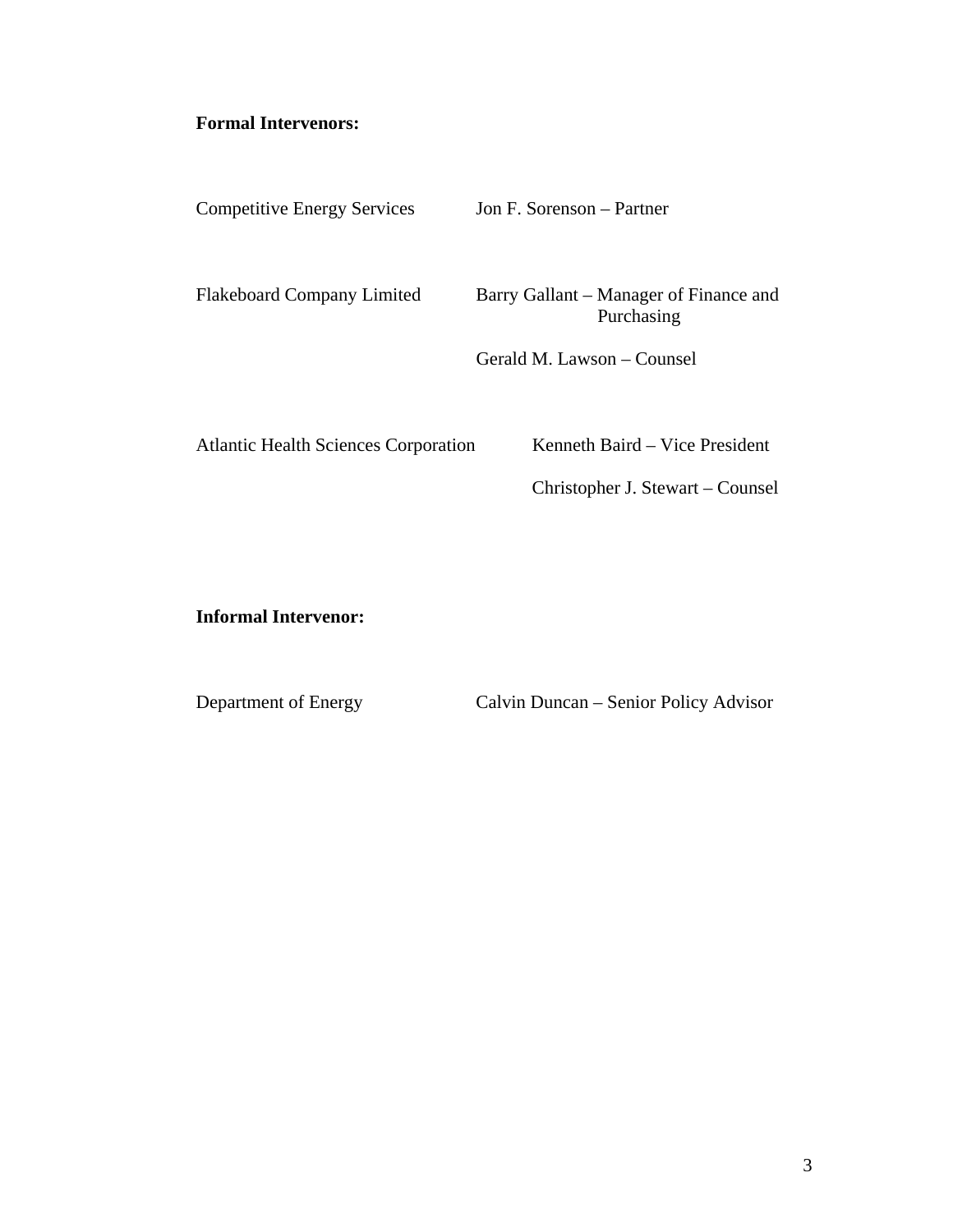Enbridge Gas New Brunswick Inc. (EGNB) filed an application with the New Brunswick Board of Commissioners of Public Utilities (the Board) dated August 15, 2005 for approval of changes to its rates for distribution service. The proposed changes in rates were for the Small General Service (SGS), General Service (GS), Contract General Service (CGS), Contract General Service LFO (LFO), Off Peak Service (OPS), Contract Large Volume Off Peak Service (CLVOPS) and Natural Gas Vehicle Fueling (NGVF) customer classes.

The application was filed under Section 52 of the Gas Distribution Act (the Act). EGNB requested a Board Order to approve changes to its distribution rates that would become effective on January 1, 2006. The distribution rates in place at the time of the application became effective on April 1, 2005.

EGNB requested the Board to establish a schedule for a written process to hear the application. A public notice of the application was advertised on August 25, 2005. It advised any party who wished to intervene, that they must register with the Board by noon, September 22, 2005. The notice stated that the Board intended to proceed by way of a written proceeding. However, any party who considered that the public interest would be better served by an oral hearing was required to provide its reasons supporting an oral hearing, in writing, to the Board and EGNB along with its notice of intervention.

A Pre-hearing Conference was held on October 3, 2005 at the Board's premises. Formal intervenor status was granted to the Atlantic Health Services Corp. (AHSC),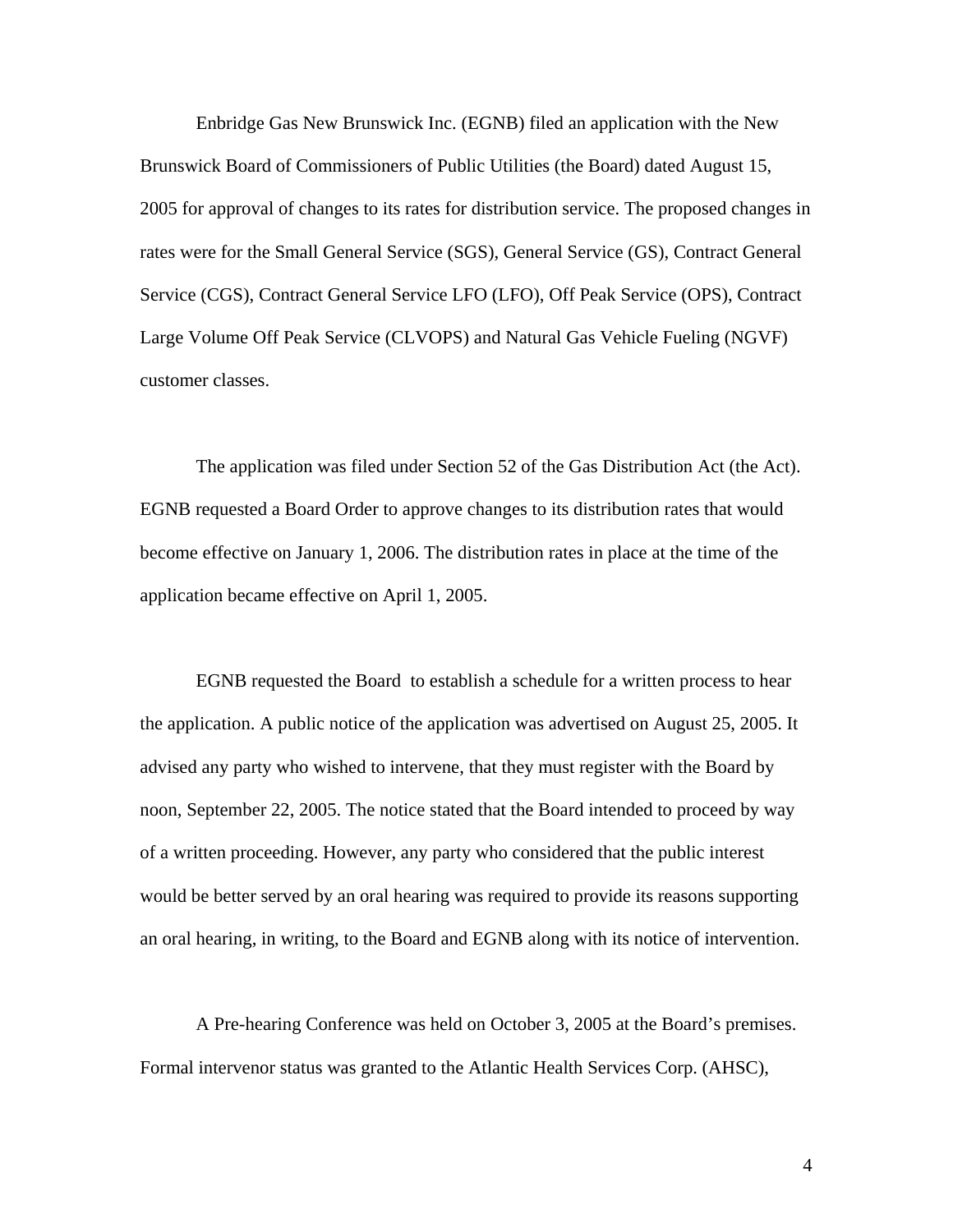Competitive Energy Services (CES) and Flakeboard Company Limited (Flakeboard). Informal intervenor status was granted to the Department of Energy.

Flakeboard requested that the application proceed by way of an oral hearing. It stated that due to the magnitude of the increase in rates requested by EGNB, that it would be extremely difficult to place a complete picture of the issues before the Board through a written process. CES stated its preference for a written hearing culminating with a day for oral presentations. AHSC took no position on the hearing process.

EGNB stated that neither the timing nor the magnitude of its proposed rate increase required an oral hearing to deal fully with the issues. It argued that an oral hearing required an unnecessary expenditure of additional time and preparation. EGNB noted that the Board had decided on a rate application by EGNB 6 months earlier that included two of the current intervenors.

The Board set a schedule that allowed for two rounds of interrogatories with responses on EGNB's evidence, filing of intervenor evidence, a round of interrogatories with responses on that evidence and an oral argument day. AHSC, CES and Flakeboad filed intervenor evidence on November 21, 2005.

At the oral argument day held on December 15, 2005, EGNB stated that it continued to use the Board approved market based ratemaking methodology. That methodology was intended to provide customers with an economic incentive to switch to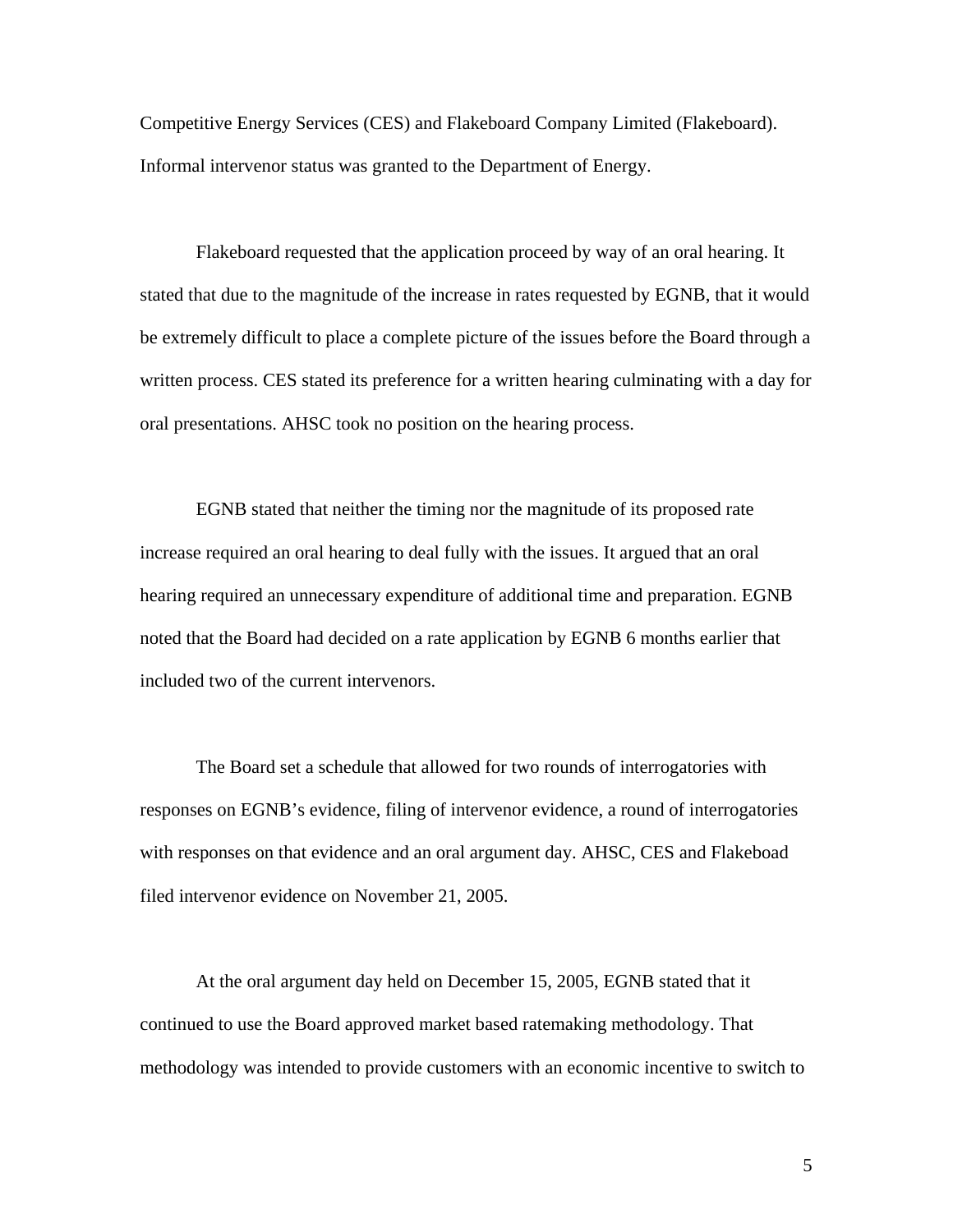natural gas and to allow EGNB to respond quickly to fluctuations in the marketplace through the use of rate riders. Noting that market based rates do not recover the full cost of service, EGNB stated that it must seek rate increases when there is a sustainable spread between the prices for natural gas and oil. The utility argued that it would not remain viable if it did not pursue rate adjustments consistent with its market based business methodology.

EGNB stated that wholesale oil prices had risen 28% from when its previous rate application had been filed in November 2004, to the date of this current application of August 2005. This application used the forward wholesale price of oil and Enbridge Utility Gas's (EUG) forward retail price of natural gas in the formula to calculate rates. EGNB stated that large customers pay lower gas prices than those offered by EUG and that Flakeboard's and the AHSC's evidence demonstrated that their actual savings had exceeded their forecasts.

EGNB stated that its deferral account was now forecast to peak at \$130.7 million and that it must limit any further increase in that account. The company argued that its ratemaking methodology was working. In 2004 it had achieved its highest level of growth and that 2005 was on track to exceed its growth forecast. EGNB argued that customers were benefiting from its ratemaking methodology. Customers were realizing actual savings from the economic incentives built into EGNB's rates as proven by the increase in total customers. EGNB also stated that its customer incentive program had successfully contributed to the growth in its customer base.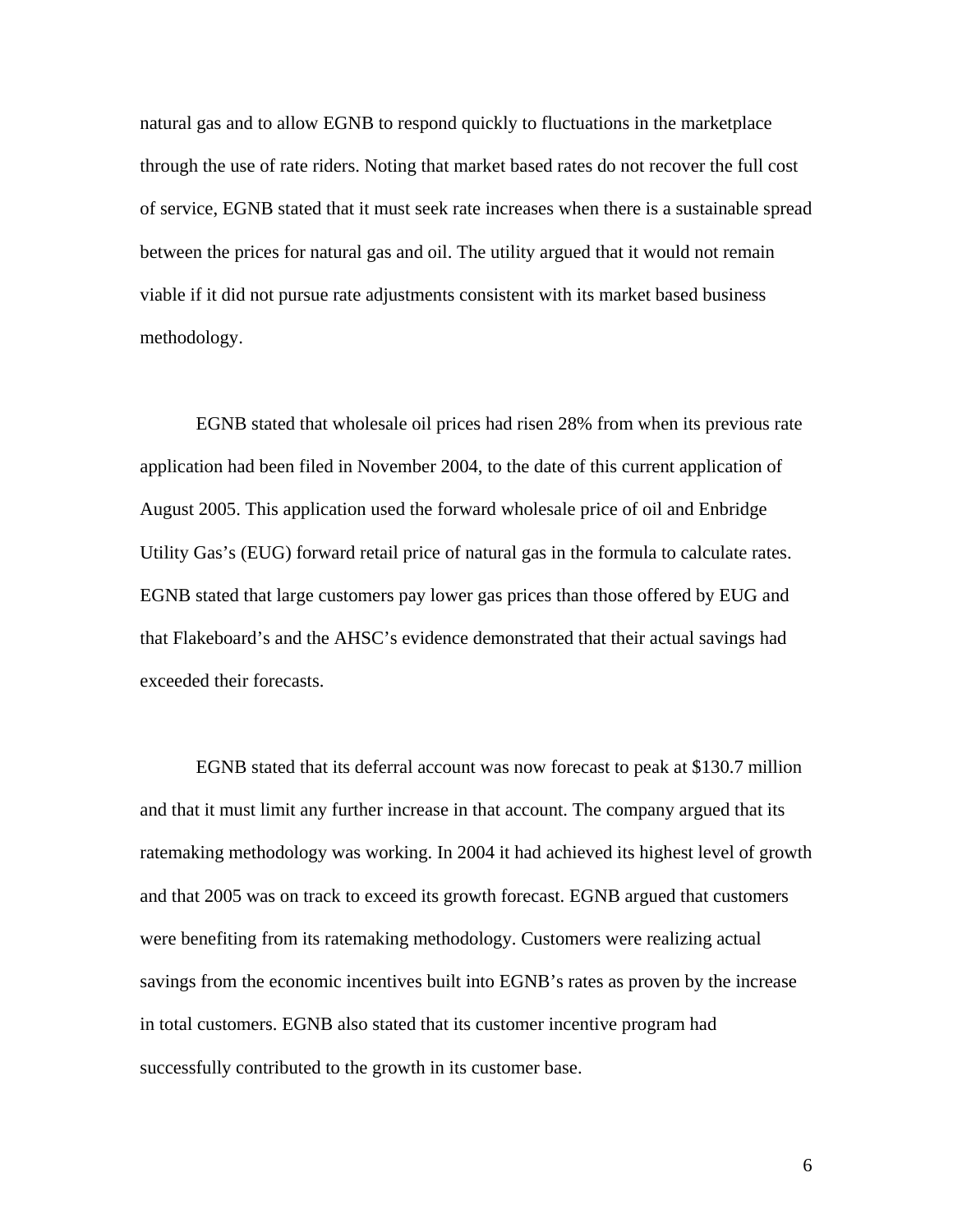The intervenors argued that EGNB's ratemaking methodology did not work. Flakeboard and the AHSC stated that if they had had prior knowledge of the levels to which EGNB's rates would rise, that they might not have converted. The intervenors stated that EGNB had not achieved the growth to its customer base that had been envisioned in its franchise application. CES and Flakeboard stated that current distribution rates combined with the cost of natural gas made conversion an uneconomic choice. They argued that the market needed lower distribution rates to maintain and attract customers.

The intervenors argued that forward prices of oil and natural gas had experienced extreme volatility since EGNB had filed its application. Forward prices do change daily and depending upon the day chosen, would result in higher or lower distribution rates, using EGNB's methodology. Examples put forward by the intervenors in evidence suggested that distribution rates should be drastically reduced given the current market prices. This was due to a market change that had caused gas prices to increase more quickly relative to oil price increases.

### **DECISION**

The Board advised the parties that it would render an oral decision at the conclusion of the oral arguments, with written reasons to be issued later. The Board carefully reviewed the evidence and after giving consideration to the final arguments of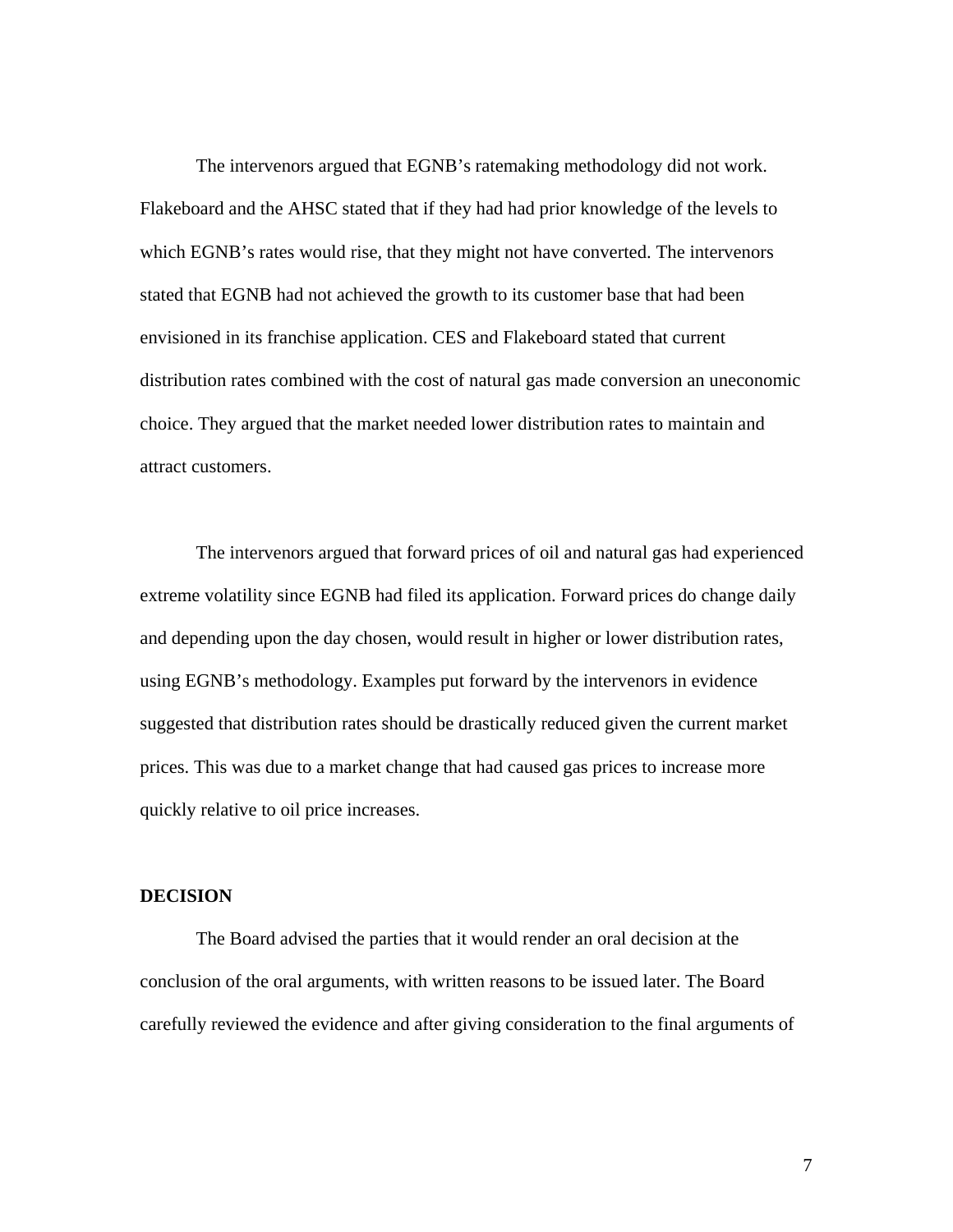the parties, approved EGNB's rate application with the exception of the rate for the SGS Class.

In its application, EGNB had introduced an adjustment to its ratemaking methodology for the SGS class only. This change would have removed any increase to the SGS Class that would have resulted from applying the approved ratemaking methodology. In such an instance, EGNB would have been applying different ratemaking methodologies to different classes which would have been a deviation from its previous applications. The Board ordered EGNB to remove the adjustment from its methodology.

The Board's reasons for finding in favour of the application are as follows:

- (a) EGNB's rates do not recover its cost of service and it continues to struggle with a small customer base. This results in annual operating losses that are transferred to a deferral account. That account may be recovered through rates from future customers when the utility matures to the point that it can charge cost of service rates. The Board believes that it is very important for EGNB to maximize its revenues and minimize its losses while continuing to grow its customer base.
- (b) The Board believes that it is contrary to EGNB's corporate interest for it to set rates that would discourage customer attachments and negatively impact its revenues.
- (c) The Board recognizes that market forces will continue to cause changes in the relative prices of oil and natural gas. It is incumbent upon EGNB to skillfully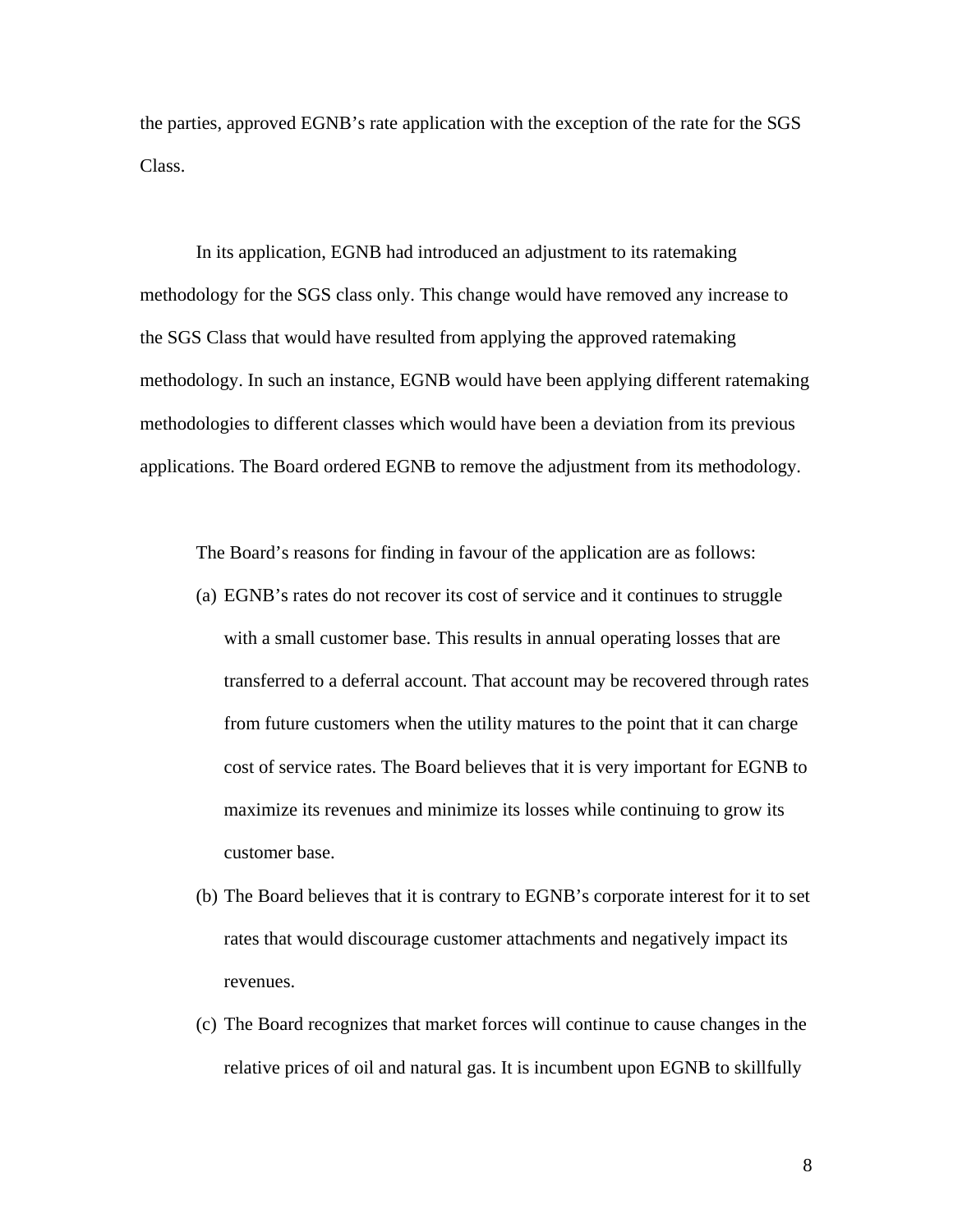use the rate rider mechanism, approved by the Board to adjust distribution rates and continue to provide customers with an economic incentive to consume natural gas. The intervenors demonstrated that recent events have affected natural gas prices for the short term at least and argued for a reduction in rates. To date EGNB has not used the rate rider mechanism that is available to it but indicated in the hearing that it intended to do so. In the long term the Board believes that setting an appropriate maximum amount for rates will allow EGNB to balance growing its revenues against continuing to provide customers with an economic incentive.

- (d) Intervenor evidence filed in this application and EGNB's previous rate application has indicated to the Board that most often those intervenors, who were GS and LFO class customers, had enjoyed cost savings after switching to gas.
- (e) Distribution rates are only a part of a customer's energy costs. Distribution rates must be considered along with the cost of gas and then compared to equivalent delivered cost of oil. EGNB's evidence indicated that for the average customer in a given class, its proposed rates would still deliver an economic benefit as compared to equivalent oil prices.

The following table illustrates EGNB's distribution rates for 2006 that were approved by the Board.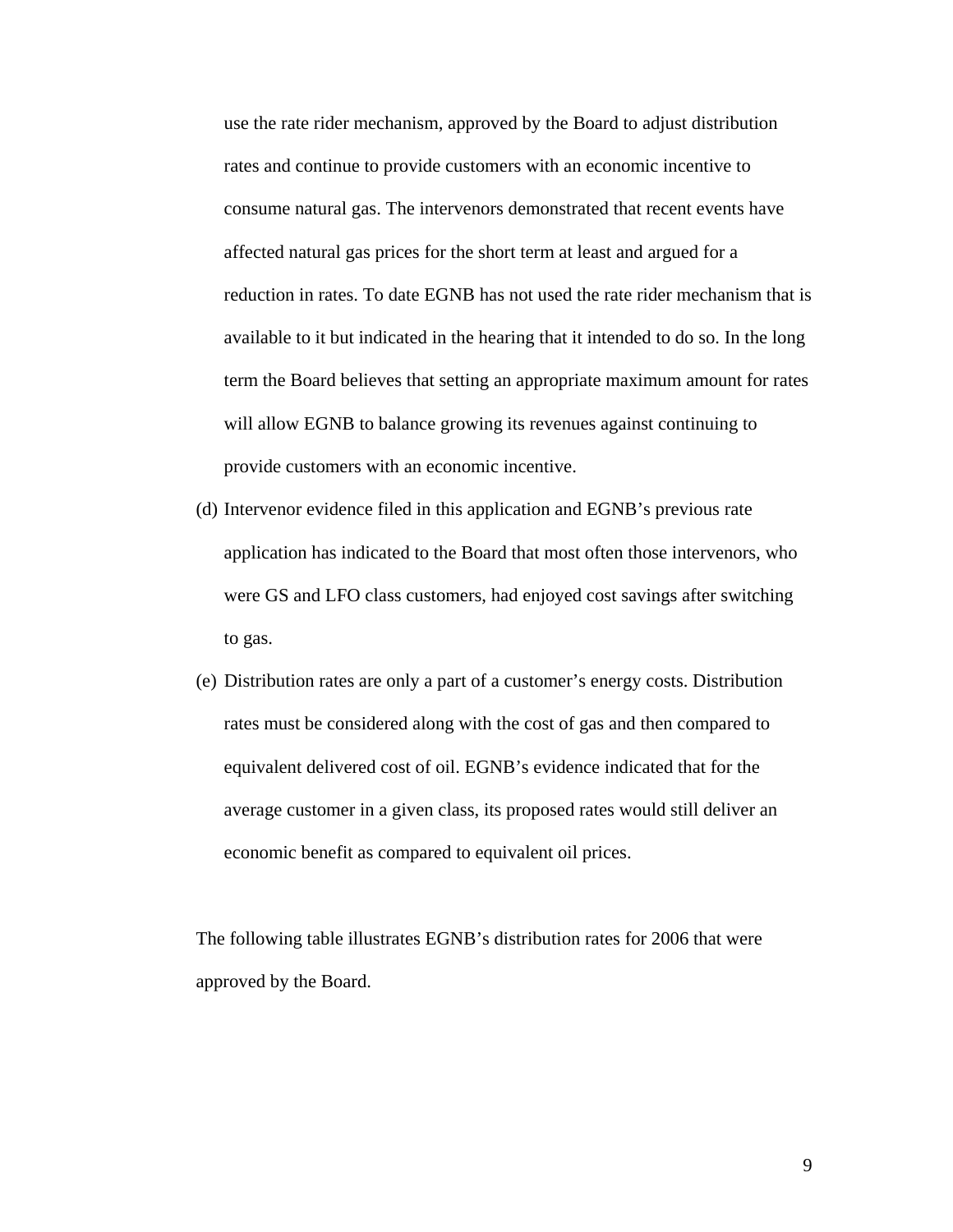| <b>EGNB TARGET DISTRIBUTION RATES</b> |               |                 |               |  |
|---------------------------------------|---------------|-----------------|---------------|--|
| Monthly Delivery Charges Per GJ       |               |                 |               |  |
| <b>DISTRIBUTION</b>                   | 2005 APPROVED | <b>INCREASE</b> | 2006 APPROVED |  |
| <b>RATE CLASSES</b>                   | <b>RATES</b>  |                 | <b>RATES</b>  |  |
|                                       |               |                 |               |  |
| <b>SGS Class</b>                      | 5.4436        | 2.1776          | 7.6212        |  |
| <b>GS Class</b>                       | 3.8326        | 3.3494          | 7.1820        |  |
| <b>CGS Class</b>                      | 3.1427        | 2.7492          | 5.8919        |  |
| <b>LFO</b> Class                      |               |                 |               |  |
| Up To 33,000 GJ                       | 0.9773        | 1.4137          | 2.3910        |  |
| Next 25,000 GJ                        | 0.1900        | 0.0000          | 0.1900        |  |
| Above 58,000 GJ                       | 0.0800        | 0.0000          | 0.0800        |  |

## **COMMENTS**

In its oral decision the Board stated that it would require EGNB to work with Board staff on filing requirements for forecast energy prices and methodologies to allow it to track changes in forecast prices. The Board believes that it is prudent to require EGNB to file, on a non-confidential basis, forecast price data and its use in the ratemaking formula so that all parties can better understand the driver's behind EGNB's rate methodology.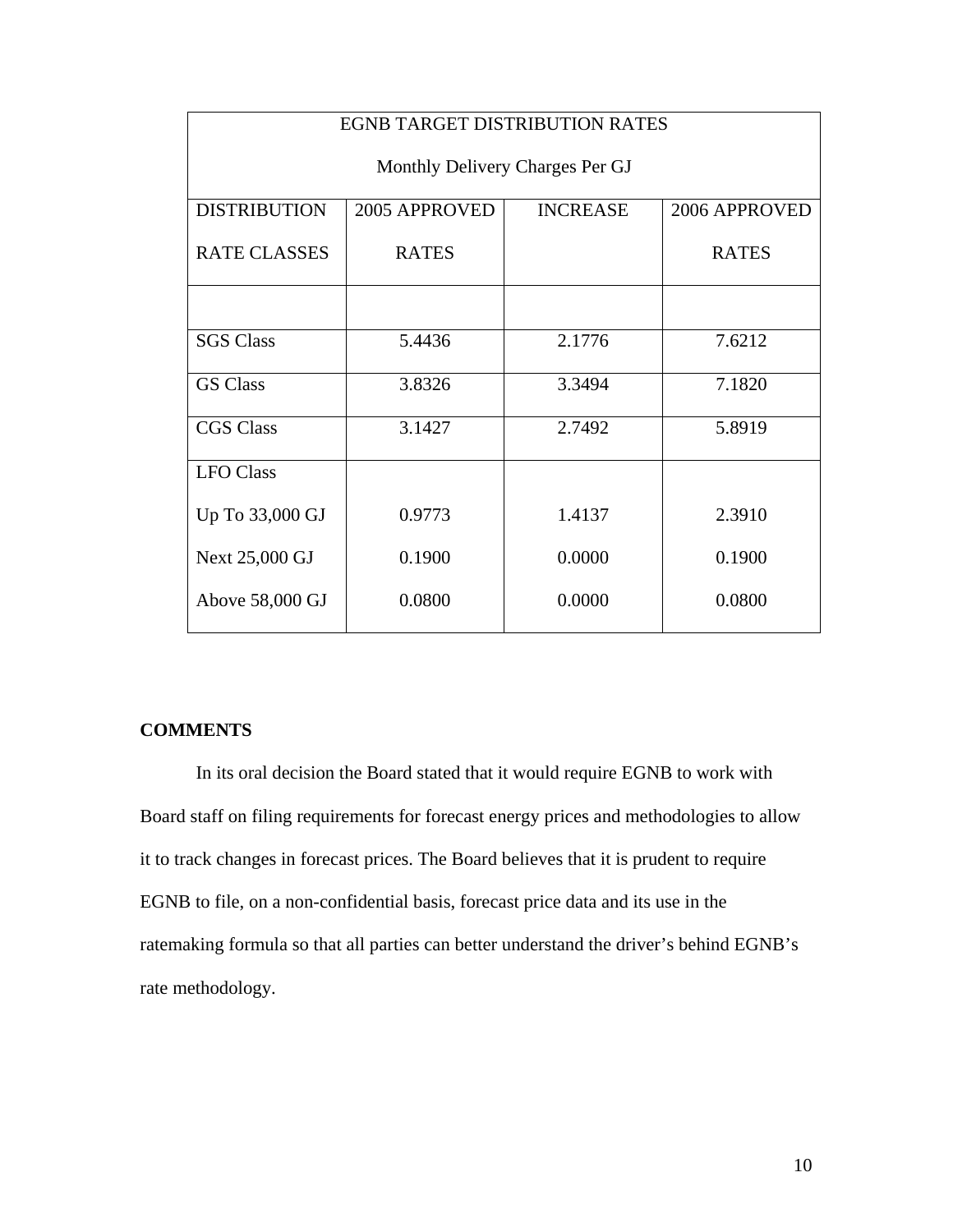The Board noted in its oral decision that the intervenors had presented a number of interesting arguments and, in response, the Board provides the following comments.

Energy prices are volatile and change on a daily basis. The intervenors argued that EGNB had selected the period during which the forecast for oil prices were at their highest levels, and the use of those prices in ratemaking resulted in proposed rates that were excessive and not reflective of current forecasts. The Board is aware of the impact of volatile oil and gas prices on EGNB's rates. The Board believes it is prudent to require EGNB to file information on forecast energy prices to allow its staff to monitor EGNB's ratemaking process. This filing requirement will also permit the Board to monitor the historical relationship between oil and gas that EGNB referenced in its argument.

The Board is concerned with the slow development of the natural gas market in New Brunswick and it is concerned that EGNB's ratemaking methodology may be a factor that impacts on customer growth. The Board noted above that EGNB amended its ratemaking methodology for the SGS class to mitigate the possible impact of any rate increase for that class. This raises the question of whether the methodology truly works to create a real economic incentive for customers in some classes to switch to gas. EGNB has stated repeatedly, however, that its ratemaking methodology is designed to provide an economic incentive to customers and that it does achieve that objective. The Board will closely monitor EGNB's customer attachments and throughput growth.